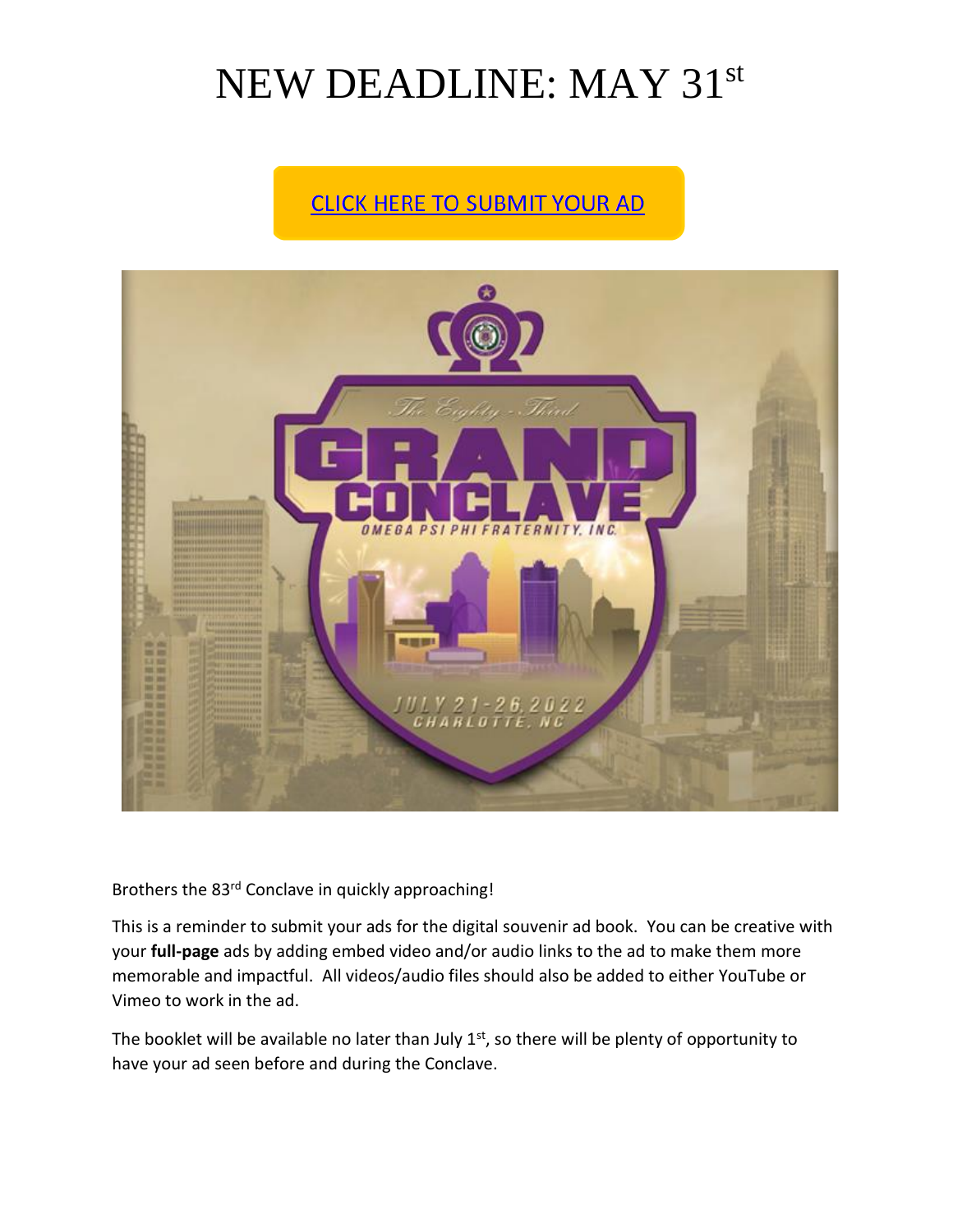|                | <b>PAGE TYPE (All Ads in Color)</b>                                                  | <b>Printing Size</b>                     | <u>Proposed</u><br><b>Price</b> |
|----------------|--------------------------------------------------------------------------------------|------------------------------------------|---------------------------------|
| 1              | <b>Full Page – Chapters/</b><br><b>Businesses/ Candidates/ Divine</b><br><b>Nine</b> | $8.5" \times 11"$                        | \$500                           |
| 2 <sup>1</sup> | <b>Full Page - Brother</b>                                                           | $8.5" \times 11"$                        | \$250                           |
| 3              | Half Page - Chapters/<br><b>Businesses/ Candidates/ Divine</b><br><b>Nine</b>        | $5.5" \times 8.5"$                       | \$250                           |
| 4              | Half Page - Brother                                                                  | $5.5" \times 8.5"$                       | \$200                           |
| 5              | <b>Quarter Page - All</b>                                                            | 5.5" x 4.25"                             | \$125                           |
| 6              | Eighth Page / Business Card -<br>All                                                 | $3.5" \times 2"$                         | \$60                            |
| $\overline{7}$ | <b>Military Ads</b>                                                                  | <b>Line Text w/Photo</b><br>$(12$ /page) | \$42                            |
| 8              | <b>Patron Married Couple</b>                                                         | Line Text (up to 75<br>$char - 2 lines$  | \$30                            |
| 9              | Patron - Single name                                                                 | Line Text (up to 50<br>$char - 1 line$   | \$25                            |

The prices for ads in the Souvenir Booklet have been established as follows:

To reserve your space in the Souvenir Book, make your payment and upload your ad, please click the link below to access the Souvenir Book website. This website will provide all the functionality required to complete the process and it will provide the local team with the information needed to ensure that your ad is included in the Souvenir Booklet.

Queen City Omegas of Charlotte Foundation, Inc., a section 501(c)3 nonprofit, is the sponsor of the Souvenir Booklet project. A portion of your contribution may qualify as a charitable deduction for federal income tax purposes. Please consult with your tax advisor to determine whether a contribution is tax deductible.

[CLICK HERE TO SUBMIT YOUR AD](https://charlotte2022.com/shop/)